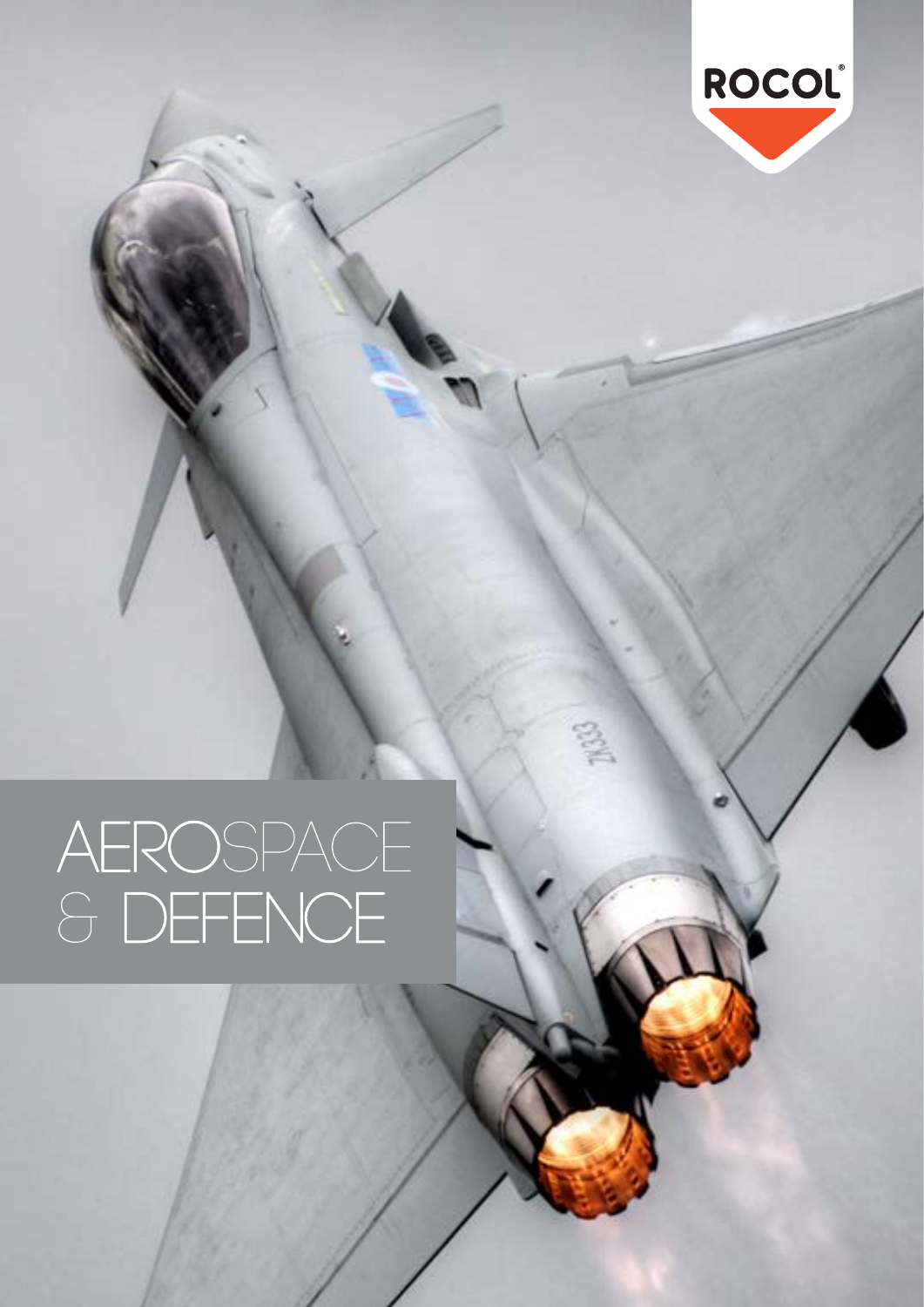| <b>GENERAL LUBRICATION / AIRFRAME LUBRICANTS</b> | 4/5 |
|--------------------------------------------------|-----|
| <b>ANTI SEIZE &amp; ASSEMBLY</b>                 | 6   |
| CORROSION PROTECTION / WD                        |     |
| OXYGEN COMPATIBLE / LONG LIFE                    | 8   |
| <b>OPEN GEAR OILS</b>                            | 8   |
| <b>WEAPON LUBRICANTS</b>                         | 9   |
| <b>CHAIN &amp; DRIVE</b>                         | 9   |
| <b>WIRE ROPE</b>                                 | 10  |
| SILICONE BASED LUBRICANTS                        | 10  |
| <b>CLEANERS</b>                                  | 11  |

## **CONTENTS**

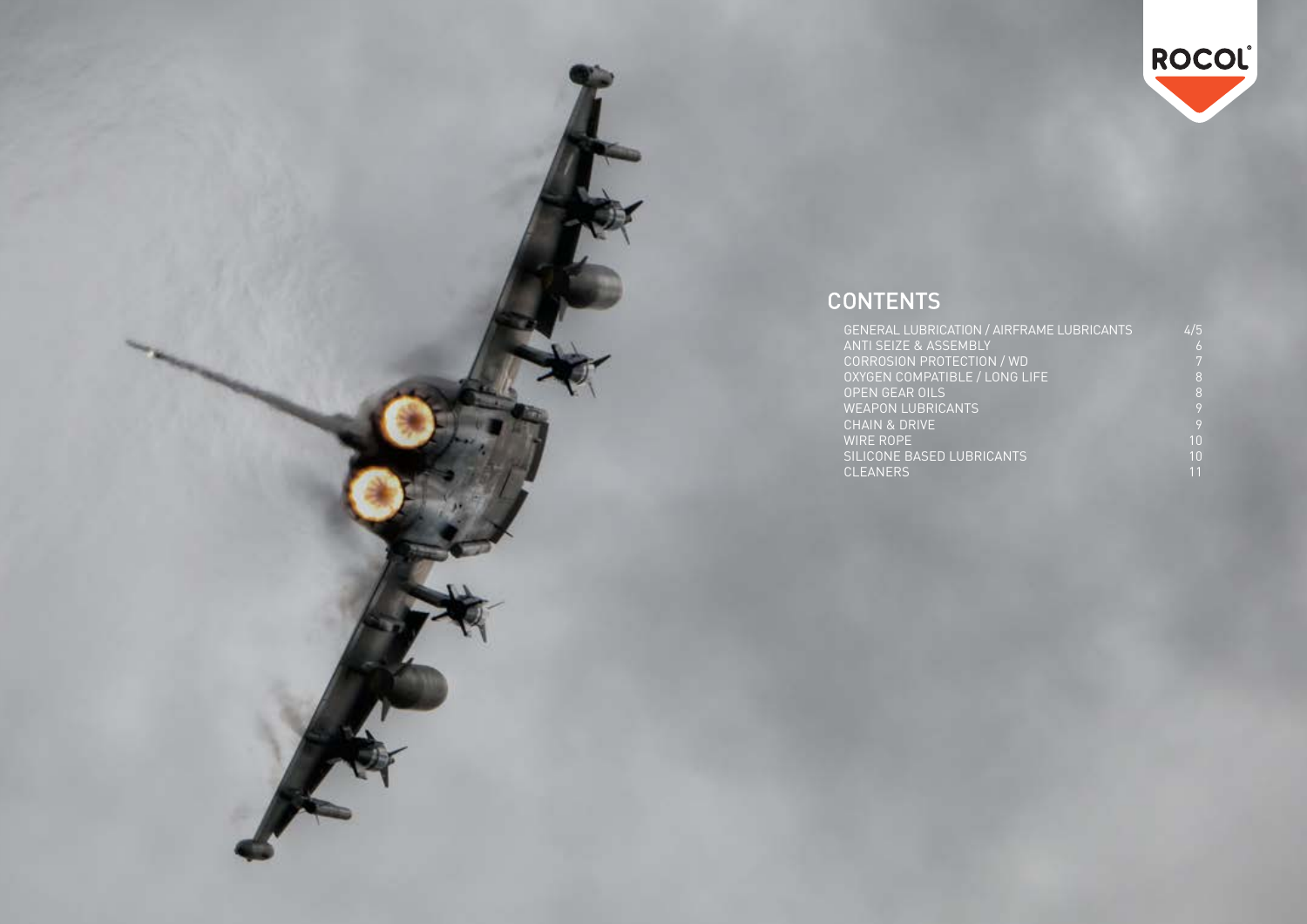ROCOL® formulate and supply a comprehensive range of high performance airframe greases, lubricants and corrosion inhibitive coatings for use on both rotary and fixed wing aircraft. These products include AEROSPEC® 100 semi-fluid lubricant developed for the Airbus high lift system rotary actuator gearboxes and AEROSPEC 3052 lithium-based general airframe grease approved by Airbus and Boeing. ROCOL also provide a range high performance wheel bearing lubricants and corrosion inhibitors along with "Fit and forget" and "Sealed for life" solutions. More information on this can be found under perfluorinated lubricants on page 8.

## GENERAL LUBRICATION/AIRFRAME



| <b>CONDITIONS</b>         | <b>ROCOL PRODUCT</b>                                                                                                                                                                                        | <b>SPECIFICATION</b>                                                                                                                   | <b>TEMP RANGE</b>                                                                                                                                                                              | <b>APPLICATIONS</b>                                                                                                                                                                                                                  |
|---------------------------|-------------------------------------------------------------------------------------------------------------------------------------------------------------------------------------------------------------|----------------------------------------------------------------------------------------------------------------------------------------|------------------------------------------------------------------------------------------------------------------------------------------------------------------------------------------------|--------------------------------------------------------------------------------------------------------------------------------------------------------------------------------------------------------------------------------------|
| <b>SEMI FLUID</b>         | <b>SAE AMS 3057</b><br><b>ZF B831</b><br>AEROSPEC <sup>®</sup> 100<br>APPROVED FOR USE ON:<br>Airbus 319, 320, 321, 330, 340, 380<br>Dowty Propeller Hubs<br>Bombardier Dash 8                              |                                                                                                                                        | $-56$ TO $+120$ <sup>o</sup> C                                                                                                                                                                 | Semi fluid grease with operating temperature<br>from -56°C to +120°C. Approved with Airbus for<br>use on rotary actuators and gearbox drives.                                                                                        |
|                           | AEROSPEC®200                                                                                                                                                                                                | XG-287<br><b>DEF STAN 91-53/3</b><br><b>NATO G354</b>                                                                                  | $-75$ TO $+120$ °C                                                                                                                                                                             | Multipurpose aerospace grease for lubrication<br>of gearboxes, AF bearings, plain bearings sliding<br>mechanisms and bushes. Excellent performance<br>in the presence of water.                                                      |
|                           | XG-291<br>XG-271<br>DEF STAN 91-105/2<br>AEROSPEC®300<br><b>NATO G421</b><br><b>DEF STAN 91-12/1</b><br><b>NATO G382</b>                                                                                    | $-40$ TO $+140$ °C                                                                                                                     | Long life general purpose bearing grease for<br>aviation and shipping. Applications include<br>gearboxes, anti friction and plain bearings.<br>Excellent performance in the presence of water. |                                                                                                                                                                                                                                      |
| GENERAL<br><b>PURPOSE</b> | AEROSPEC®210                                                                                                                                                                                                | XG-273<br><b>DEF STAN 91-85/1</b>                                                                                                      | $-54$ TO $+120$ °C                                                                                                                                                                             | Aircraft grade general purpose graphite grease,<br>ideal for lubrication of leaf springs, lift guides,<br>steel wire rope and bowden cables. Also used for<br>lubrication of machine guns and small arms in hot<br>dusty conditions. |
|                           | AEROSPEC®400                                                                                                                                                                                                | XG-294<br>DEF STAN 91-106/2<br><b>NATO G1352</b><br>AIMS 09-06-003<br><b>SAE AMS 3058</b>                                              | $-54$ TO $+175$ °C                                                                                                                                                                             | Aircraft grade multipurpose grease. Suitable<br>for lubrication of a wide range of components<br>including anti friction bearings, plain bearings,<br>gearboxes and other mechanisms.                                                |
|                           | AEROSPEC®3052                                                                                                                                                                                               | <b>DEF STAN 91-53/3</b><br><b>SAE AMS 3052</b><br>AIMS 09-06-002<br>XG-287<br>BMS 3-33B*<br><b>NATO G354</b>                           | $-73$ TO $+120$ °C                                                                                                                                                                             | Lithium complex soap based grease containing a<br>blend of synthetic base oils. Suitable for aerospace<br>rotary actuators and gearboxes.<br>*Meets the requirements                                                                 |
|                           | AEROSPEC®250                                                                                                                                                                                                | XG-276<br><b>DEF STAN 91-57/2</b><br><b>NATO G353</b>                                                                                  | $-75$ TO $+120$ °C                                                                                                                                                                             | Low temperature aerospace molybdenum<br>disulphide based grease. Recommended for<br>use on heavily loaded sliding mechanisms,<br>anti friction bearings and splined shafts.                                                          |
|                           | XG-285<br>AEROSPEC®350<br><b>DEF STAN 91-54/2</b><br>$-40$ TO $+120$ °C<br><b>NATO G355</b><br>sliding surfaces.<br><b>HIGH LOAD</b><br>XG-305<br>S-BG-305<br>$-20$ TO $+120$ °C<br><b>DEF STAN 91-64/2</b> | For use in heavily loaded intermittent applications<br>such as aircraft combustion<br>starter gears and slow moving plain bearings and |                                                                                                                                                                                                |                                                                                                                                                                                                                                      |
|                           |                                                                                                                                                                                                             |                                                                                                                                        | Molybdenum disulphide grease for heavily<br>loaded applications providing good anti seize<br>performance. Applications include heavily<br>loaded bearings and slide mechanisms.                |                                                                                                                                                                                                                                      |
|                           | <b>MTS 1000</b>                                                                                                                                                                                             | AFS 1152 A                                                                                                                             | $-20$ TO $+150$ °C                                                                                                                                                                             | High load molybdenum disulphide grease<br>for heavily loaded and slow moving bearings<br>especially plain bearings.                                                                                                                  |

| <b><i>FEMP RANGE</i></b>       | <b>APPLICATIONS</b>                                                                                                                                                                                                                                    |
|--------------------------------|--------------------------------------------------------------------------------------------------------------------------------------------------------------------------------------------------------------------------------------------------------|
| $-25$ TO $+280$ <sup>o</sup> C | High performance EP lubricant fortified with<br>PTFE suitable for long term lubrication of chains,<br>valves, bearings slides and small gears operating<br>in harsh environments.                                                                      |
| 100 TO +235°C                  | High temperature molybdenum disulphide grease<br>for heavily loaded and slow moving bearings<br>especially plain bearings above 100°C.                                                                                                                 |
| $-50$ TO $+450$ °C             | General purpose Anti Seize. Provides tough wear<br>resistant film, ideal for assembly, start up and<br>running in of gears, bearings, pins and slides. Not<br>suitable for titanium or titanium alloys.                                                |
| $-50$ TO $+200$ °C             | Multi purpose silicone spray for light lubrication.<br>Non-toxic silicone spray for use as an anti-stick<br>film or light lubrication of links, pins, chutes,<br>slides etc. operating in clean environments.                                          |
| $-55$ TO $+250$ °C             | High performance maintenance lubricant with<br>PTFE. Designed to provide excellent lubrication,<br>penetration and protection in the widest range<br>of applications. It is clean, nontoxic, highly<br>penetrating and free from chlorinated solvents. |
| $-75$ TO $+120$ °C             | Multi-purpose aerospace grease for lubrication<br>of gearboxes, AF bearings, plain bearings<br>sliding mechanisms and bushes. Satisfactory<br>performance in the presence of water.                                                                    |
| $-75$ TO $+120$ °C             | Low temperature aerospace molybdenum<br>disulphide based grease. Recommended for<br>use on heavily loaded sliding mechanisms,<br>anti friction bearings and splined shafts.                                                                            |
| $-73$ TO $+150$ °C             | Silicone based low temperature grease widely<br>used on pneumatic and sliding systems for ships<br>and aircraft. Compatible with most plastics and<br>rubbers (excluding silicone rubbers).                                                            |
| $-73$ TO $+150$ °C             | Silicone based grease with molybdenum<br>disulphide for highly loaded low temperature<br>applications.                                                                                                                                                 |
| $-40$ TO $+140$ °C             | Long life general purpose bearing grease<br>for aviation and shipping. Applications include<br>gearboxes, anti friction and plain bearings.<br>Excellent performance in the presence<br>of water.                                                      |
| $-30$ TO $+110$ <sup>o</sup> C | Sea water resistant general purpose grease<br>for naval gun mountings, weapons systems,<br>bulkhead glands, ball and roller bearings in<br>rudder bearings. Suitable for use with copper<br>containing alloys.                                         |

|                                   | <b>SAPPHIRE®</b><br><b>ENDURE</b>          |                                                                                                            | $-25$ TO $+280$ °C             |
|-----------------------------------|--------------------------------------------|------------------------------------------------------------------------------------------------------------|--------------------------------|
|                                   | <b>MHT GREASE</b>                          | <b>DTD</b><br>900/49190                                                                                    | 100 TO +235°C                  |
| <b>HIGH</b><br><b>TEMPERATURE</b> | <b>MTLM GREASE</b>                         | <b>ZX38</b><br>DEF STAN 80/81<br><b>NATO S-722</b>                                                         | $-50$ TO $+450$ °C             |
|                                   | <b>PRECISION</b><br><b>SILICONE SPRAY</b>  |                                                                                                            | $-50$ TO $+200$ °C             |
|                                   | <b>SAPPHIRE</b> ®<br><b>PRECISION LUBE</b> | RR OMAT<br>10-108A                                                                                         | $-55$ TO $+250$ °C             |
|                                   | AEROSPEC®200                               | XG-287<br><b>DEF STAN 91-53/3</b><br><b>NATO G354</b>                                                      | $-75$ TO $+120$ °C             |
| LOW                               | AEROSPEC®250                               | XG-276<br><b>DEF STAN 91-57/2</b><br><b>NATO G353</b>                                                      | $-75$ TO $+120$ °C             |
| <b>TEMPERATURE</b>                | AEROSPEC®533                               | XG-315                                                                                                     | $-73$ TO $+150$ °C             |
|                                   | <b>MX33</b>                                | <b>DTD</b><br>900/4630 A                                                                                   | $-73$ TO $+150$ °C             |
| <b>HARSH</b>                      | AEROSPEC®300                               | $XG-291$<br>XG-271<br>DEF STAN 91-105/2<br><b>NATO G421</b><br><b>DEF STAN 91-12/1</b><br><b>NATO G382</b> | $-40$ TO $+140$ °C             |
| ENVIRONMENT                       | <b>BG-211</b>                              | XG-286<br><b>DEF STAN 91-34/2</b><br><b>NATO G460</b>                                                      | $-30$ TO $+110$ <sup>o</sup> C |



ROCOL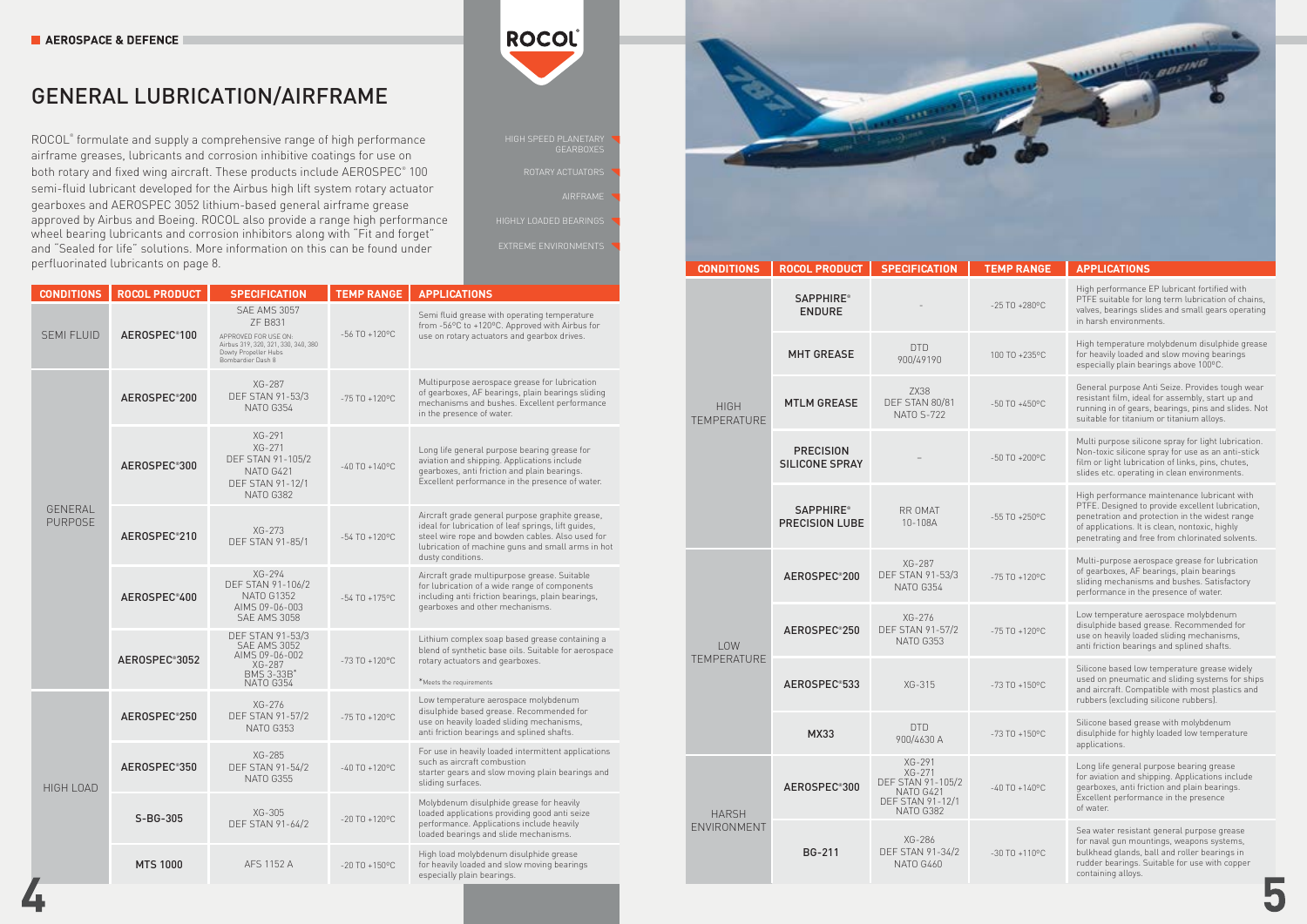## ANTI-SEIZE & ASSEMBLY

ROCOL® formulate and supply a unique range of assembly and anti seize products that find uses in a variety of high performance aviation and military equipment. Several anti-seize compounds have been developed specifically for use with Nimonic and Aircraft grade stainless steels, plus a full range of high temperature products based on copper, nickel and graphite.

#### CORROSION PROTECTION & WD

ROCOL® formulate and supply a wide range of high performance products including "de-watering" or water dispersant sprays, semi permenant corrosion protectives and weapons lubricants or "gun oils". These products have been formulated to meet a range of environmental challenges in the most extreme cases providing protection in marine environments for several years. ROCOL also developed AEROSPEC<sup>®</sup> Protect as a spray corrosion maintenance coating specifically for use in the extreme environments of aircraft undercarriage components.



| <b>ROCOL PRODUCT</b>                   | <b>SPECIFICATION</b>                                 | <b>TEMP RANGE</b>              | <b>APPLICATIONS</b>                                                                                                                                                                              |
|----------------------------------------|------------------------------------------------------|--------------------------------|--------------------------------------------------------------------------------------------------------------------------------------------------------------------------------------------------|
| <b>AEROSPEC®</b><br><b>PROTECT</b>     | AIRBUS APPROVED                                      | $-50$ TO $+120$ °C             | Heavy duty "dry" waxy film for long term corrosion<br>protection, fortified with PTFE. Chemically<br>resistant, non melting formulation approved for<br>use in the commercial aircraft industry. |
| <b>PX28</b>                            | <b>PX28</b><br><b>DEF STAN 80-143/1</b>              | $-35$ TO $+120$ °C             | Preservation of interior surfaces of hollow<br>sections and underbodies of vehicles and artillery<br>components.                                                                                 |
| <b>PX32</b>                            | PX32<br>DEF STAN 80-83                               | $-40$ to $+110^{\circ}$ C      | Preservation of exterior surfaces and exposed<br>metal parts.                                                                                                                                    |
| Z30                                    |                                                      | $-20$ TO $+110$ <sup>o</sup> C | Waxy film for long term corrosion protection. Ideal<br>for long term protection of machinery, elevators<br>forklift trucks and underground installations and<br>offshore platforms.              |
| <b>HEAVY DUTY</b><br><b>RUSTSHIELD</b> |                                                      | $-20$ TO $+110$ <sup>o</sup> C | Thin dry film corrosion protective. Thin flexible<br>film will not crack or chip.                                                                                                                |
| <b>WEAPONGUARD</b><br>24               | OX24<br><b>DEF STAN 91-102/2</b><br><b>NATO 0157</b> | $-54$ TO $+50$ °C              | Lubricating and corrosion preventative oil for<br>small arms, weapons to 30mm calibre and<br>mortars to 81mm.                                                                                    |
| WEAPONGUARD<br>36                      | <b>PX36</b><br><b>DEF STAN 91-103/2</b>              | $-54$ TO $+50$ °C              | Lubricating oil and corrosion preventative for<br>large calibre weapons (30mm plus), also used<br>for cleaning the surface of barrels and breach<br>mechanisms.                                  |
| <b>WD SPRAY</b>                        |                                                      |                                | Water displacing corrosion preventative and<br>lubricant spray. Suitable for protection and drying<br>out of engine ignition systems, coils, distributors,<br>HT leads etc.                      |
|                                        |                                                      |                                |                                                                                                                                                                                                  |



|                          | <b>ROCOL PRODUCT</b>                  | <b>SOLIDS TYPE</b>               | <b>SPECIFICATION</b>                               | <b>TEMP RANGE</b>   | <b>APPLICATIONS</b>                                                                                                                                                                                                                                                           |
|--------------------------|---------------------------------------|----------------------------------|----------------------------------------------------|---------------------|-------------------------------------------------------------------------------------------------------------------------------------------------------------------------------------------------------------------------------------------------------------------------------|
| APPLICATION              | <b>ANTI SEIZE</b><br><b>COMPOUND</b>  | COPPER<br><b>GRAPHITE</b>        |                                                    | UP TO +1100°C       | Copper based anti seize paste for all static<br>fasteners and mechanisms. Anti seize compound<br>is an assembly and anti seize lubricant that<br>prevents pick up and seizure even in wet, dirty<br>and corrosive conditions.                                                 |
|                          | <b>ANTI SEIZE</b><br><b>SPRAY</b>     | COPPER<br><b>GRAPHITE</b>        |                                                    | UP TO +1100°C       | Copper based anti seize spray for all static fasteners<br>and mechanisms. Anti seize spray is an assembly<br>and anti seize lubricant that prevents pick up and<br>seizure even in wet, dirty and corrosive conditions.                                                       |
| ANTI SEIZE / DISMANTLING | <b>ANTI SEIZE 797</b>                 | <b>NICKEL</b><br><b>GRAPHITE</b> | <b>MSSR 9380</b>                                   | UP TO +1100°C       | Nickel and graphite based anti seize paste suitable<br>for use with nimonic and stainless steel. Specifically<br>formulated for the Aerospace and Power Generation<br>industries to provide protection for fasteners at high<br>operating temperatures over extended periods. |
|                          | <b>ANTI SEIZE</b><br><b>STAINLESS</b> | <b>GRAPHITE</b><br>INORGANIC     | <b>MSSR 4308</b>                                   | UP TO +1000°C       | Anti Seize for nimonic, stainless steel and silver<br>coated fasteners. Suitable for use in Aerospace and<br>Power Generation industries.                                                                                                                                     |
|                          | <b>MTLM</b>                           | MoS <sub>2</sub>                 | <b>NATO S-722</b><br><b>ZX38</b><br>DEF STAN 80-81 |                     | General purpose anti seize. Provides tough wear<br>resistant film, ideal for assembly, start up and<br>running in of gears, bearings pins and slides.<br>Not suitable for titanium or titanium alloys.                                                                        |
|                          | <b>PENETRATING</b><br><b>SPRAY</b>    | MoS <sub>2</sub>                 |                                                    |                     | Penetrating spray with molybdenum disulphide.<br>Quick, effective release of corroded threaded<br>fasteners.                                                                                                                                                                  |
|                          | <b>DRY MOLY</b><br><b>PASTE</b>       | MoS <sub>2</sub>                 | RR OMAT<br>4/53                                    | UP TO +450°C        | Dry film coating of molybdenum disulphide in<br>paste form to lubricate sliding mechanisms, plain<br>bearings pins and cams.                                                                                                                                                  |
|                          | <b>DRY MOLY</b><br><b>FLUID</b>       | MoS <sub>2</sub>                 |                                                    | UP TO +450°C        | Resin bonded dry film coating with molybdenum<br>disulphide, suitable for lubrication of sliding<br>mechanisms, plain bearings, pins and cams.                                                                                                                                |
| DRY FILM                 | DRY MOLY<br><b>SPRAY</b>              | MoS <sub>2</sub>                 | RR OMAT<br>4/52                                    | UP TO +450°C        | Resin bonded dry film of molybdenum disulphide<br>in an aerosol spray. Ideal for lubrication of sliding<br>mechanisms, pins, plain bearings and cams.                                                                                                                         |
| SSEMBLY &                | <b>OXYLUBE</b>                        | MoS <sub>2</sub>                 | RR OMAT<br>4/54                                    | UP TO +450°C        | Resin bonded dry film of molybdenum disulphide<br>for use in aggressive environments. Lubrication of<br>sliding mechanisms, pins plain bearings and cams<br>especially in oxygen and vacuum environments.                                                                     |
| $\prec$                  | <b>AS POWDER</b>                      | MoS <sub>2</sub>                 | DEF STAN 68-62<br>NATO ZX35<br>$S - 740$           | $-200$ TO $+450$ °C | Boundary Lubricant.                                                                                                                                                                                                                                                           |
|                          | <b>DRY PTFE</b><br><b>SPRAY</b>       | <b>PTFE</b>                      | RR OMAT<br>4/67                                    | $-200$ TO $+270$ °C | Multipurpose dry PTFE spray lubricant for light<br>lubrication and use as a dry anti stick film.<br>Applications include pins, chutes and slides<br>operating in clean environments.                                                                                          |



/ TOOLING

PROTECTION OF WEAPONS

AIRCRAFT & MARINE MAINTENANCE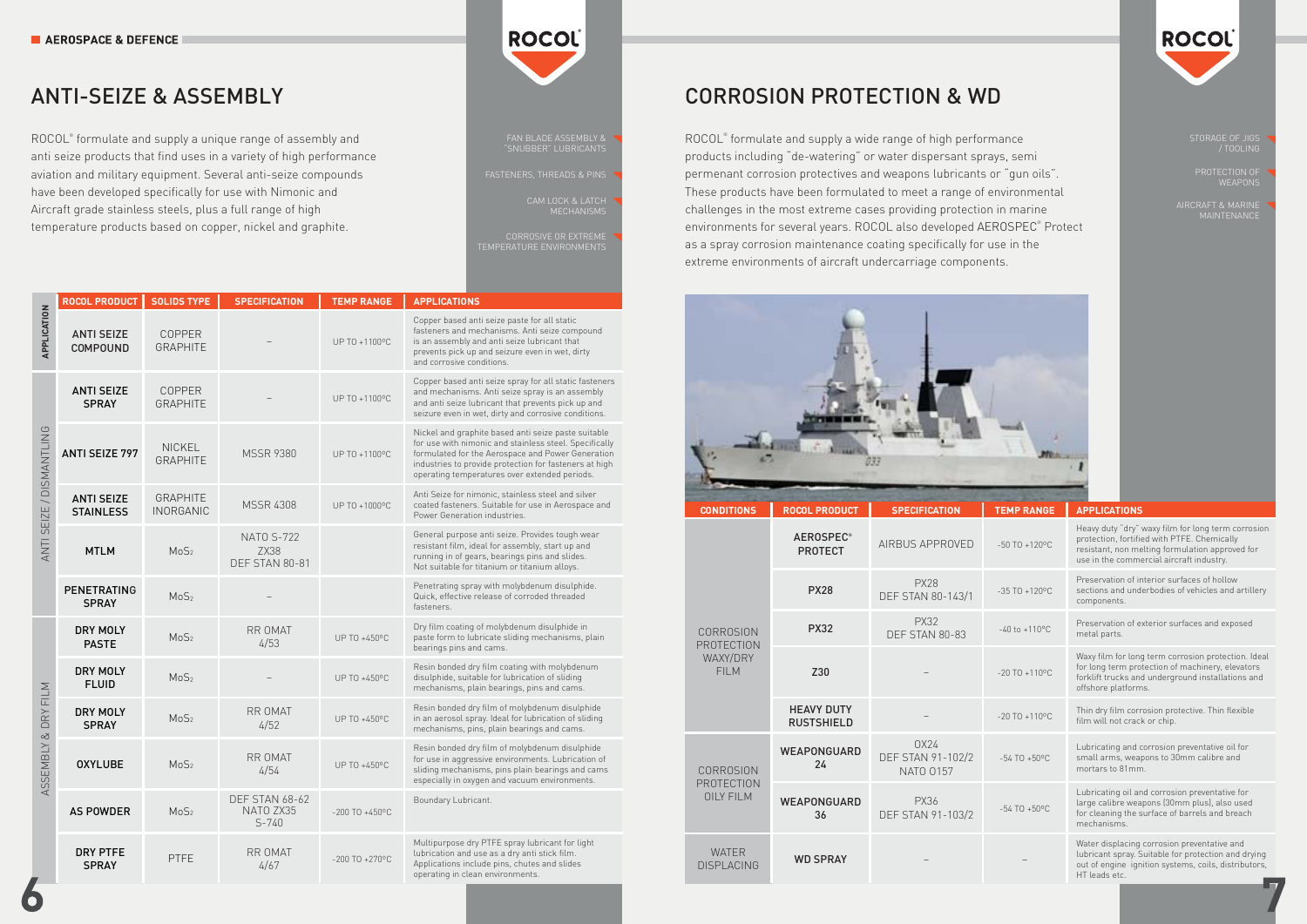#### WEAPON LUBRICANTS

ROCOL® weapons lubricants have been developed to provide optimised performance of both small and large calibre weapons. These products have also found uses in manufacturing providing protection for machined metal components susceptible to corrosion.

| <b>CONDITIONS</b>  | <b>ROCOL PRODUCT</b>                        | <b>TEMP RANGE</b>  | <b>APPLICATIONS</b>                                        |
|--------------------|---------------------------------------------|--------------------|------------------------------------------------------------|
| <b>NORMAL</b>      | <b>CHAIN &amp; DRIVE</b><br><b>FLUID</b>    | $-15$ TO $+120$ °C | High performanc<br>protects chains fr                      |
|                    | <b>CHAIN &amp; DRIVE</b><br><b>SPRAY</b>    | $-30$ TO $+150$ °C | High performanc<br>effectively displad<br>-30 TO +150°C pa |
| <b>HIGH LOAD</b>   | <b>CHAIN GUARD</b><br><b>HI LOAD SPRAY</b>  | $-30$ TO $+180$ °C | High performanc<br>molybdenum dist                         |
| <b>DIRTY/DUSTY</b> | <b>DRY MOLY</b><br><b>FLUID &amp; SPRAY</b> | $-50$ TO $+450$ °C | Resin bonded dry<br>of sliding mechar                      |



### OXYGEN COMPATIBLE / EXTENDED LIFE

ROCOL® provide a range of specialist PFPE greases and lubricants specifically for use with breathable air systems and having approval by the UK MOD for use onboard submarine. PFPE based lubricants are not subject to oxidation and provide excellent high temperature stability. Several products have now also been developed that exploit these unique characteristics in Aerospace "Fit and Forget" lubrication and"Sealed for Life" applications.

| <b>CONDITIONS</b>                                                                                                            | <b>ROCOL PRODUCT</b>                             | <b>SPECIFICATION</b>                                                                                                                                                                                                                                | <b>TEMP RANGE</b>              | <b>APPLICATIONS</b>                                                                                                                                                                                         |  |  |  |
|------------------------------------------------------------------------------------------------------------------------------|--------------------------------------------------|-----------------------------------------------------------------------------------------------------------------------------------------------------------------------------------------------------------------------------------------------------|--------------------------------|-------------------------------------------------------------------------------------------------------------------------------------------------------------------------------------------------------------|--|--|--|
| SMALL<br>CALIBRE                                                                                                             | <b>WEAPONGUARD 24</b>                            | $OX-24$<br><b>DEF STAN 91-102/2</b><br><b>NATO 0157</b>                                                                                                                                                                                             | $-54$ TO $+50$ °C              | Lubricating and corrosion preventative oil for<br>small arms, weapons to 30mm calibre and mortars<br>to 81mm.                                                                                               |  |  |  |
| LARGE                                                                                                                        | <b>WEAPONGUARD 36</b>                            | <b>PX36</b><br><b>DEF STAN 91-103/2</b>                                                                                                                                                                                                             | $-40$ TO $+50$ °C              | Lubricating oil and corrosion preventative for<br>large calibre weapons (30mm plus), also used<br>for cleaning the surface of barrels and breach<br>mechanisms.                                             |  |  |  |
| CALIBRE                                                                                                                      | <b>BG-211</b>                                    | XG286<br><b>DEF STAN 91-34/2</b><br><b>NATO G460</b>                                                                                                                                                                                                | $-30$ TO $+110$ <sup>o</sup> C | Sea water resistant general purpose grease for<br>naval gun mountings, weapons systems, bulkhead<br>glands, ball and roller bearings in rudder bearings.<br>Suitable for use with copper containing alloys. |  |  |  |
| <b>CHAIN &amp; DRIVE</b><br><b>DRIVE CHAINS</b><br>ROCOL have developed lubricants for a wide variety of chain drive systems |                                                  |                                                                                                                                                                                                                                                     |                                |                                                                                                                                                                                                             |  |  |  |
|                                                                                                                              | life and reduce drag (improve chain efficiency). | where high temperature and high load conditions are a particular issue. ROCOL<br>Chain & Drive Lubricants have been formulated to provide improved penetration<br>of the link system and can deliver a variety of EP additives to help extend chain |                                |                                                                                                                                                                                                             |  |  |  |

| <b>CONDITIONS</b>                                                 | <b>ROCOL PRODUCT</b>      | <b>SPECIFICATION</b> | <b>TEMP RANGE</b>  | <b>APPLICATIONS</b>                                                                                                                                                                                                                                                  |
|-------------------------------------------------------------------|---------------------------|----------------------|--------------------|----------------------------------------------------------------------------------------------------------------------------------------------------------------------------------------------------------------------------------------------------------------------|
|                                                                   | OT20                      | DTD 900/6080         | $-70$ TO $+100$ °C | PFPE grease recommended for use in oxygen systems and<br>specified by the Ministry of Defence for all diving and breathing<br>air systems. Can be considered as a "fit and forget" lubricant,<br>compatible with most plastics and non-metallic seals.               |
|                                                                   | <b>RT15</b>               | DTD 900/6031         | $-20$ TO $+200$ °C | PFPE grease highly resistant to a wide range of chemicals and<br>recommended for use in any oxygen rich environments including<br>diving and breathing air systems. PFPE grease can be considered<br>as a "fit and forget" lubricant. Compatible with most plastics. |
| <b>HIGH</b><br><b>PRESSURE</b><br><b>OXYGEN</b><br><b>SERVICE</b> | <b>UT18</b>               |                      | $-30$ TO $+150$ °C | PFPE grease suitable for a wide range of applications.<br>UT18 can lengthen relubrication periods dramatically due to its<br>ability to resist degradation in hostile conditions. It is used in<br>antifriction and plain bearings, or any sliding surfaces.         |
|                                                                   | <b>YNX</b>                |                      | $-40$ TO $+220$ °C | PFPE grease highly resistant to a wide range of chemicals. YNX is<br>suitable for applications in very aggressive bromine and chlorine<br>environments. Highly resistant to oxidation and compatible with<br>most plastics and non-metallic seals.                   |
|                                                                   | AEROSPEC <sup>®</sup> 620 |                      | $-40$ TO $+100$ °C | PFPE grease suitable for wide range of applications. Resistance<br>to oxidation makes product suitable for use in hostile<br>environments and provides extended life under normal conditions.<br>Applications in plain bearings, and for sliding surfaces.           |

#### OPEN GEAR

ROCOL open gear greases have been developed specifically for the heavily loaded mechanisms normally associated with the marine industry. Open Gear lubricants also provide excellent corrosion protection in harsh marine environments where "water wash-out" is often a serious challenge.

| <b>CONDITIONS</b>          | <b>ROCOL PRODUCT</b>               | <b>TEMP RANGE</b>              | <b>APPLICATIONS</b>                                                                                                                                                                                                                                                  |
|----------------------------|------------------------------------|--------------------------------|----------------------------------------------------------------------------------------------------------------------------------------------------------------------------------------------------------------------------------------------------------------------|
|                            | <b>TUFGEAR</b><br><b>UNIVERSAL</b> | $-40$ TO $+120$ °C             | Heavy-duty open gear lubricant for demanding applications. Developed to deal with the<br>loads found in the largest gears and to withstand the aggressive environments within<br>which they operate, including gears that are exposed to strong underwater currents. |
| NORMAL                     | <b>TUFGEAR</b><br><b>SPRAY</b>     | $-10$ TO $+100$ <sup>o</sup> C | High performance long life Open Gear lubricant in aerosol form. High viscosity, non<br>melting lubricant containing high load solids to increase anti-pitting and load carrying<br>characteristics. Provides excellent corrosion resistance in all environments.     |
| <b>SUBMERGED</b><br>OR WFT | <b>TUFSHIELD</b>                   | $-10$ TO $+120$ <sup>o</sup> C | Heavy duty "high cling" corrosion preventative grease specifically developed for the<br>most arduous marine applications and areas subjected to flooding or repeated forceful<br>wash downs. Applications include swing bridges, lock gates and sea buoys.           |
|                            |                                    |                                |                                                                                                                                                                                                                                                                      |

**ROCOL** 

## AIRCRAFT ENVIRONMENTAL CONTROL SYSTEMS FIT & FORGET" AIRCRAFT

**LUBRICATION** 

LOCK GATES

MANUFACTURING & COMPONENT PROTECTION

ance EP chain and conveyor lubricant. Penetrates, lubricates and s from corrosion.

ance EP chain and conveyor lubricant in an aerosol. Designed to place water, penetrate, lubricate and protect against corrosion  $\sigma$  particularly in wet and aggressive conditions.

ance water displacing EP chain and conveyor lubricant with disulphide.

dry film coating with molybdenum disulphide, suitable for lubrication chanisms, plain bearings, pins and cams.

 $\Box$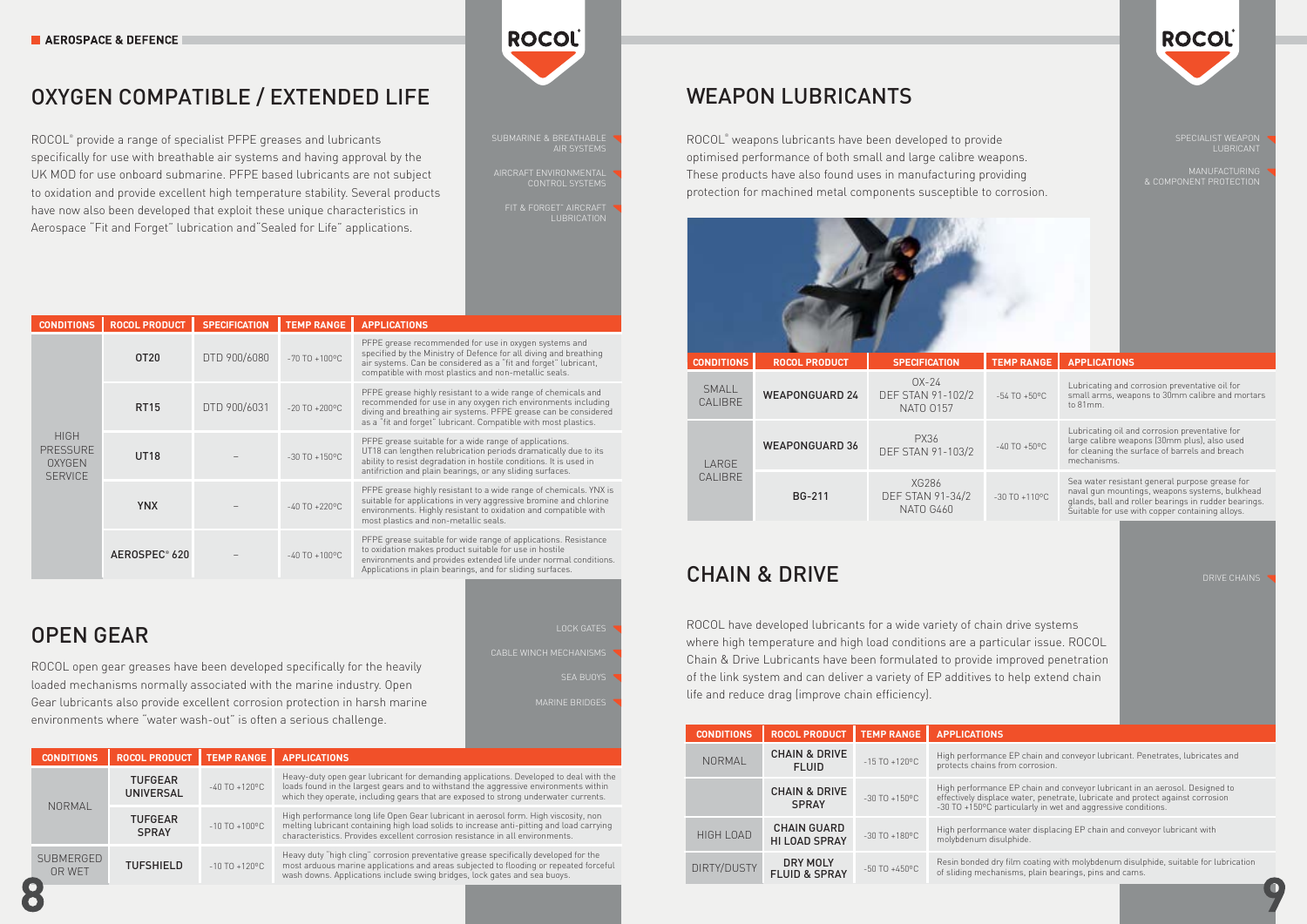**CONDITIONS** 

#### WIRE ROPE LUBRICANTS

#### SILICONE BASED LUBRICANTS

ROCOL<sup>®</sup> wire rope lubricants have been formulated to provide improved penetration and de-watering of the cables for extended life. ROCOL have formulated products to meet the extreme environment of the marine industry and have also led the way in the development of Bio-degradable lubricants for use in cable winches (especially in dock side areas).

ROCOL manufacture a range of silicone based lubricants to meet a variety specialised requirements. Silicone lubricants are characterised by their reduced toxicity and are compatible with a wide range of plastics and rubbers (not compatible with silicone rubber). Silicone lubricants can also be used over a wide range of temperatures.

HAND APPLIED

SPRAY GUN APPLIED

Multi-purpose, fast drying, degreaser that leaves no residue. A specially formulated blend of degreasing solvents designed to remove grease, oil and general workshop  $\overline{\mathsf{m}}$  a wide range of surfaces.

> s hand-cleaning system. SCRUBS combines a high quality liquid  $\mathsf d$  a heavy duty, non-scratching, abrasive hand-cleaning towel.

AEROSOL APPLIED

| <b>CONDITIONS</b>        | <b>ROCOL PRODUCT</b>                                | <b>SPECIFICATION</b>                                                     | <b>TEMP RANGE</b>  | <b>APPLICATIONS</b>                                                                                                                                                                                           |
|--------------------------|-----------------------------------------------------|--------------------------------------------------------------------------|--------------------|---------------------------------------------------------------------------------------------------------------------------------------------------------------------------------------------------------------|
| <b>GENERAL</b>           | <b>PRECISION</b><br><b>SILICONE</b><br><b>SPRAY</b> |                                                                          | $-50$ TO $+200$ °C | Multi purpose silicone spray for light lubrication. Non-toxic<br>silicone spray for use as an anti-stick film or light<br>lubrication of links, pins, chutes, slides etc. operating in<br>clean environments. |
| <b>PURPOSE</b>           |                                                     | XG 315<br>AEROSPEC <sup>®</sup> 533 DEF STAN 91-56/3<br><b>NATO G394</b> | $-73$ TO $+150$ °C | Silicone based low temperature grease widely used on<br>pneumatic and sliding systems for ships and aircraft.<br>Compatible with most plastics and rubbers (excluding<br>silicone rubbers).                   |
| MX33<br><b>HIGH LOAD</b> |                                                     | DTD 900/4630A                                                            | $-73$ TO $+150$ °C | Silicone based grease with MoS <sub>2</sub> for highly loaded low<br>temperature applications.                                                                                                                |
|                          |                                                     |                                                                          |                    |                                                                                                                                                                                                               |

| <b>ROCOL PRODUCT</b>                                          | <b>TEMP RANGE</b>              | <b>APPLICATIONS</b>                                                                                                                                                                                                                                                                     |
|---------------------------------------------------------------|--------------------------------|-----------------------------------------------------------------------------------------------------------------------------------------------------------------------------------------------------------------------------------------------------------------------------------------|
| WIRESHIELD™                                                   | $-30$ TO $+100$ <sup>o</sup> C | Ropes operating in arduous environmental conditions on equipment such as hoists,<br>drag lines, cranes and ships.                                                                                                                                                                       |
| <b>WIRE ROPE</b><br><b>DRESSING</b>                           | $-30$ TO $+100$ <sup>o</sup> C | Semi-fluid lubricant that will not emulsify in water and is completely water<br>repellent. Product is non-tacky and will help prevent the build-up of dust and<br>contamination on wire ropes. Recommended for use on hoist cables and drag lines<br>operated under arduous conditions. |
| <b>BIOGEN</b><br><b>ROPEGUARD</b>                             | $-30$ TO $+100$ <sup>o</sup> C | Bio-degradable, water repellant wire rope lubricant. Semi-fluid grease with<br>excellent penetration, lubrication and corrosion protection on all types of wire rope.                                                                                                                   |
| WIRESHIELD™<br>$-30$ TO $+100$ <sup>o</sup> C<br><b>FLUID</b> |                                | Ropes operating in arduous environmental conditions on equipment such as<br>hoists, drag lines, cranes and ships.                                                                                                                                                                       |
| <b>WIRE ROPE</b><br><b>FLUID</b>                              | $-30$ TO $+180$ <sup>o</sup> C | High performance, rapid penetration, de-watering wire rope lubricant that can be<br>applied even in wet conditions. Recommended for use on hoist cables, drag lines<br>and other arduous marine environments.                                                                           |
| <b>WIRE ROPE</b><br><b>SPRAY</b>                              | $-30$ TO $+100$ <sup>o</sup> C | High performance de-watering wire rope lubricant spray. Recommended for use<br>on hoist cables, drag lines and other arduous marine environments.                                                                                                                                       |

#### CLEANERS

ROCOL® manufacture a variety of cleaning products and solutions ranging from foam based water soluble cleaners to pre-saturated cloth wipes for personal hygiene.

| <b>CONDITIONS</b>               | <b>ROCOL PRODUCT</b>                                 | <b>APPLICATIONS</b>                                                               |  |
|---------------------------------|------------------------------------------------------|-----------------------------------------------------------------------------------|--|
| <b>WATER</b><br><b>WASHABLE</b> | <b>FOAM CLEANER</b><br><b>SPRAY</b>                  | Highly versatile, f<br>effective removal                                          |  |
|                                 | <b>HEAVY DUTY</b><br><b>CLEANER</b><br>(FLUID/SPRAY) | Heavy duty, water<br>of degreasing sol<br>rapidly from a wid<br>can easily be rem |  |
| ZERO RESIDUE                    | <b>INDUSTRIAL CLEANER</b><br><b>RAPID DRY SPRAY</b>  | Multi-purpose, fa<br>blend of degreasi<br>grime rapidly fror                      |  |
| <b>CLOTH WIPES</b>              | <b>SCRUBS®</b>                                       | Unique waterless<br>hand cleaner and                                              |  |



## **ROCOL**®

EXPOSED MARINE CONTROL CABLES

THERMOPLASTIC & ELASTOMER COMPONENTS



**ROCOL** 

fast acting foaming cleaner. Non-toxic blend of cleaning agents for Lof dirt, grease and grime from a wide variety of non-porous surfaces.

r washable, multi-purpose degreaser. A specially formulated blend of degreasing solvents designed to remove grease, oil and general workshop grime rapidly from a wide range of surfaces. It emulsifies grease and grime then the residue noved.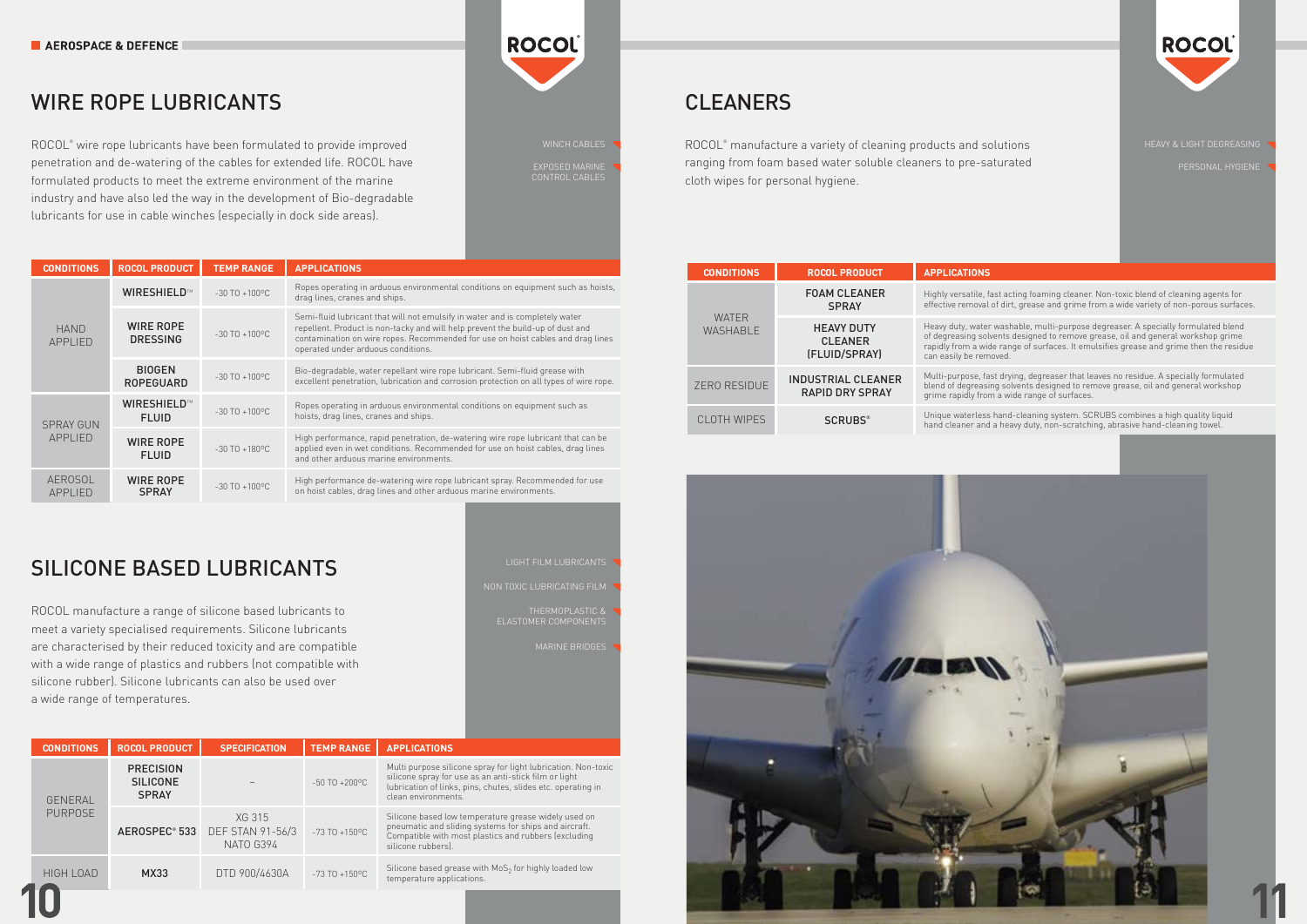| PART CODE                   | <b>PRODUCT</b>                        | <b>UNIT SIZE</b> | PART CODE                | <b>PRODUCT</b>                          | <b>UNIT SIZE</b>  |
|-----------------------------|---------------------------------------|------------------|--------------------------|-----------------------------------------|-------------------|
| <b>AEROSPEC<sup>®</sup></b> |                                       |                  |                          | <b>CORROSION PROTECTION &amp; WD</b>    |                   |
| 16511                       | AEROSPEC <sup>®</sup> 100             | 500q             | 16810                    | AEROSPEC <sup>®</sup> PROTECT           | 300ml             |
| 16516                       | AEROSPEC <sup>®</sup> 100             | 4.5kg            | 16606                    | <b>PX28</b>                             | 20L               |
| 16517                       | AEROSPEC <sup>®</sup> 100             | 45kg             | 16607                    | <b>PX32</b>                             | 20L               |
| 16501                       | AEROSPEC <sup>®</sup> 200             | 75q              | 37020                    | Z30                                     | 300ml             |
| 16506                       | AEROSPEC <sup>®</sup> 200             | 4.5kg            | 37022                    | Z30                                     | 5L                |
| 16507                       | AEROSPEC <sup>®</sup> 200             | 12.5kg           | 37028                    | Z30                                     | 20L               |
| 16331                       | AEROSPEC <sup>®</sup> 300 (xG-271)    | 75q              | 69100                    | <b>HEAVY DUTY RUSTSHIELD</b>            | 300ml             |
| 16336                       | AEROSPEC <sup>®</sup> 300 (xG-271)    | 3kg              | 16611                    | <b>WEAPONGUARD 24</b>                   | 1L                |
| 16324                       | AEROSPEC <sup>®</sup> 300 (XG - 291)  | 450g             | 16601                    | WEAPONGUARD 36                          | 500ml             |
| 16326                       |                                       |                  |                          |                                         |                   |
|                             | AEROSPEC <sup>®</sup> 300 (XG - 291)  | 3kg              | 16604                    | WEAPONGUARD 36                          | 20L               |
| 16531                       | AEROSPEC <sup>®</sup> 210             | 75g              | 34271                    | <b>WD SPRAY</b>                         | 300ml             |
| 16630                       | AEROSPEC <sup>®</sup> 400             | 380q             |                          | OXYGEN COMPATIBLE / EXTENDED LIFE       |                   |
| 16637                       | AEROSPEC <sup>®</sup> 400             | 450g             | 39021                    | OT20                                    | 100q              |
| 16638                       | AEROSPEC <sup>®</sup> 400             | 3kg              | 39023                    | OT20                                    | 400q              |
| 16634                       | AEROSPEC <sup>®</sup> 400             | 18 <sub>kq</sub> | 39041                    | <b>RT15</b>                             | 100 <sub>g</sub>  |
| 16651                       | AEROSPEC <sup>®</sup> 3052            | 380q             | 39043                    | <b>RT15</b>                             | 400g              |
| 16658                       | AEROSPEC® 3052                        | 3kg              | 39031                    | <b>UT18</b>                             | 100q              |
| 16654                       | AEROSPEC <sup>®</sup> 3052            | 18 <sub>kq</sub> | 39081                    | <b>YNX</b>                              | 100g              |
| 16521                       | AEROSPEC <sup>®</sup> 250             | 75q              | <b>OPEN GEAR</b>         |                                         |                   |
| 16526                       | AEROSPEC <sup>®</sup> 250             | 3kg              | 18302                    | <b>TUFGEAR UNIVERSAL</b>                | 400q              |
| 16621                       | AEROSPEC <sup>®</sup> 350             | 75q              | 18305                    | <b>TUFGEAR UNIVERSAL</b>                | 5kg               |
| 16626                       | AEROSPEC <sup>®</sup> 350             | 3kg              | 18304                    | <b>TUFGEAR UNIVERSAL</b>                | 18 <sub>kq</sub>  |
|                             | <b>GENERAL LUBRUCATION / AIRFRAME</b> |                  | 18105                    | <b>TUFGEAR SPRAY</b>                    | 400ml             |
| 16303                       | S-BG-305                              | 500q             | 37103                    | <b>TUFSHIELD</b>                        | 450g              |
| 16143                       | MTS 1000                              | 500g             | 37104                    | <b>TUFSHIELD</b>                        | 18 <sub>kq</sub>  |
| 12330                       | SAPPHIRE® ENDURE                      | 100q             |                          | <b>WEAPONS LUBRICANT</b>                |                   |
| 12331                       | SAPPHIRE® ENDURE                      | 700g             | 16611                    | WEAPONGUARD 24                          | 1L                |
| 12334                       | SAPPHIRE® ENDURE                      | 1kg              | 16617                    | <b>WEAPONGUARD 24</b>                   | 20L               |
| 12336                       | SAPPHIRE® ENDURE                      |                  | 16601                    | WEAPONGUARD 36                          |                   |
|                             |                                       | 5kg              |                          |                                         | 500ml             |
| 12337                       | SAPPHIRE® ENDURE                      | 18 <sub>kq</sub> | 16604                    | WEAPONGUARD 36                          | 20L               |
| 16166                       | <b>MHT GREASE</b>                     | 5kg              | <b>CHAIN &amp; DRIVE</b> |                                         |                   |
| 16010                       | MTLM GREASE                           | 100q             | 22306                    | CHAIN & DRIVE FLUID                     | 5L                |
| 16013                       | <b>MTLM GREASE</b>                    | 500q             | 22309                    | <b>CHAIN &amp; DRIVE FLUID</b>          | 20L               |
| 34035                       | PRECISION SILICONE SPRAY              | 400ml            | 22001                    | <b>CHAIN &amp; DRIVE SPRAY</b>          | 300ml             |
| 34341                       | SAPPHIRE® PRECISION LUBE              | 400ml            | 22141                    | CHAIN GUARD HI LOAD SPRAY               | 300ml             |
| 16070                       | <b>MX33</b>                           | 50kg             | 10025                    | DRY MOLY FLUID & SPRAY                  | 400ml             |
|                             | <b>ANTI-SEIZE &amp; ASSEMBLY</b>      |                  | 10205                    | DRY MOLY FLUID & SPRAY                  | 5L                |
| 14030                       | ANTI-SEIZE COMPOUND                   | 85q              |                          | <b>WIRE ROPE LUBRICANTS</b>             |                   |
| 14033                       | ANTI-SEIZE COMPOUND                   | 500q             | 20054                    | <b>WIRESHIELD®</b>                      | 18kg              |
| 14035                       | ANTI-SEIZE COMPOUND                   | 6Kg              | 20058                    | <b>WIRESHIELD®</b>                      | 160 <sub>kg</sub> |
| 14038                       | ANTI-SEIZE COMPOUND                   | 18Kg             | 20026                    | WIRE ROPE DRESSING                      | 4kg               |
| 14015                       | <b>ANTI-SEIZE SPRAY</b>               | 400ml            | 20024                    | WIRE ROPE DRESSING                      | 18 <sub>kq</sub>  |
| 16403                       | ANTI-SEIZE 797                        | 500q             | 19044                    | <b>BIOGEN ROPEGUARD</b>                 | 18 <sub>kq</sub>  |
| 14143                       | <b>ANTI-SEIZE STAINLESS</b>           | 500q             | 20078                    | WIRESHIELD <sup>®</sup> FLUID           | 20L               |
| 16010                       | MTLM GREASE (DEF STAN 80-81)          | 100q             | 20079                    | WIRESHIELD® FLUID                       | 200L              |
| 16013                       | MTLM GREASE (DEF STAN 80-81)          | 500q             | 20046                    | WIRE ROPE FLUID                         | 5L                |
| 14021                       | PENETRATING SPRAY                     | 300ml            | 20045                    | WIRE ROPE FLUID                         | 20L               |
| 10040                       | DRY MOLY PASTE                        | 750g             | 20015                    | WIRE ROPE SPRAY                         | 400ml             |
| 10046                       | DRY MOLY PASTE                        | 100q             |                          | <b>SILICONE BASED SPRAY</b>             |                   |
| 10047                       | DRY MOLY PASTE                        | 18kg             | 34035                    | PRECISION SILICONE SPRAY                | 400ml             |
|                             |                                       |                  |                          |                                         |                   |
| 10205                       | DRY MOLY FLUID                        | 5L               | 16644                    | AEROSPEC® 533                           | 1kg               |
| 10025                       | DRY MOLY SPRAY                        | 400ml            | 16070                    | MX33                                    | 50g               |
| 10125                       | <b>OXYLUBE</b>                        | 400ml            | <b>CLEANERS</b>          |                                         |                   |
| 06023                       | AS POWDER                             | 500g             | 34141                    | FOAM CLEANER SPRAY                      | 400ml             |
| 34235                       | DRY PTFE SPRAY                        | 400ml            | 34011                    | <b>HEAVY DUTY CLEANER (FLUID/SPRAY)</b> | 300ml             |
|                             |                                       |                  | 34014                    | <b>HEAVY DUTY CLEANER (FLUID/SPRAY)</b> | 5L                |
|                             |                                       |                  | 34131                    | INDUSTRIAL CLEANER RAPID DRY SPRAY      | 300ml             |
|                             |                                       |                  | 34100                    | <b>SCRUBS®</b>                          | Tub <sub>72</sub> |
|                             |                                       |                  |                          |                                         |                   |